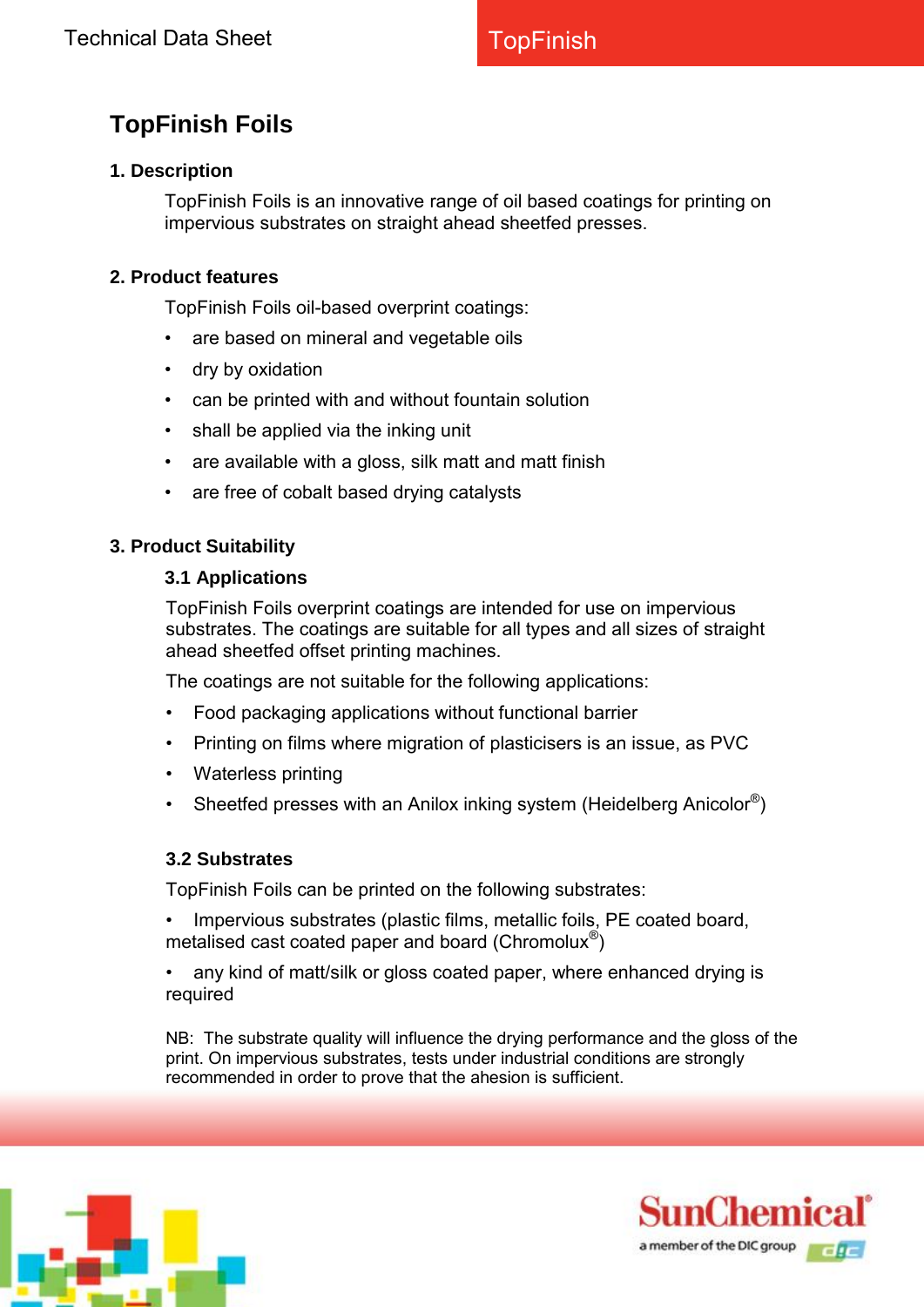# **4. TopFinish Foils Range**

TopFinish Foils Coatings are supplied as finished products.

The following table sums up the available range:

| <b>PRODUCT NAME</b>          | <b>PRODUCT</b><br><b>CODE</b> | <b>MATT</b>              | SILK/SEMIMATT | <b>GLOSS</b> |
|------------------------------|-------------------------------|--------------------------|---------------|--------------|
| <b>TOPFINISH FOILS SILK</b>  | TPF93                         | $\overline{\phantom{0}}$ |               | ۰            |
| <b>TOPFINISH FOILS GLOSS</b> | TPF94                         | -                        |               |              |
| <b>TOPFINISH FOILS MATT</b>  | <b>TPF 95</b>                 |                          |               | -            |

#### **5. General Handling**

#### **5.1 Storage**

TopFinish Foils coatings should be stored at ambient temperature between 5°C and 35°C. Under these conditions TopFinish Foils coatings have a shelf life of at least 36 months in an unopened vacuum-packed tin.

### **5.2 Waste disposal**

Waste disposal should be carried out in accordance with good industrial practice, observing all the appropriate local, national and regional regulations and guidance.

#### **6. Printing Conditions**

#### **6.1 Fount Solution**

TopFinish oil-based overprint coatings are not required to run with a special fount solution. However for spot coatings Sun Chemical recommends the use of SunFount products to achieve optimal performance:

SunFount<sup>®</sup> 330; suitable for 8-10% IPA in normal water qualities SunFount<sup>®</sup> 480; suitable for 3-6% IPA, to prevent roller glazing SunFount<sup>®</sup> 455; suitable for 0-5% IPA, adapted for IPA free printing

The quality of the water and the overall printing conditions have a strong impact on the choice of fountain solution and the level of IPA required. Minimum fount settings support fast and thorough drying of the coating. Please consult our technical services for assistance.



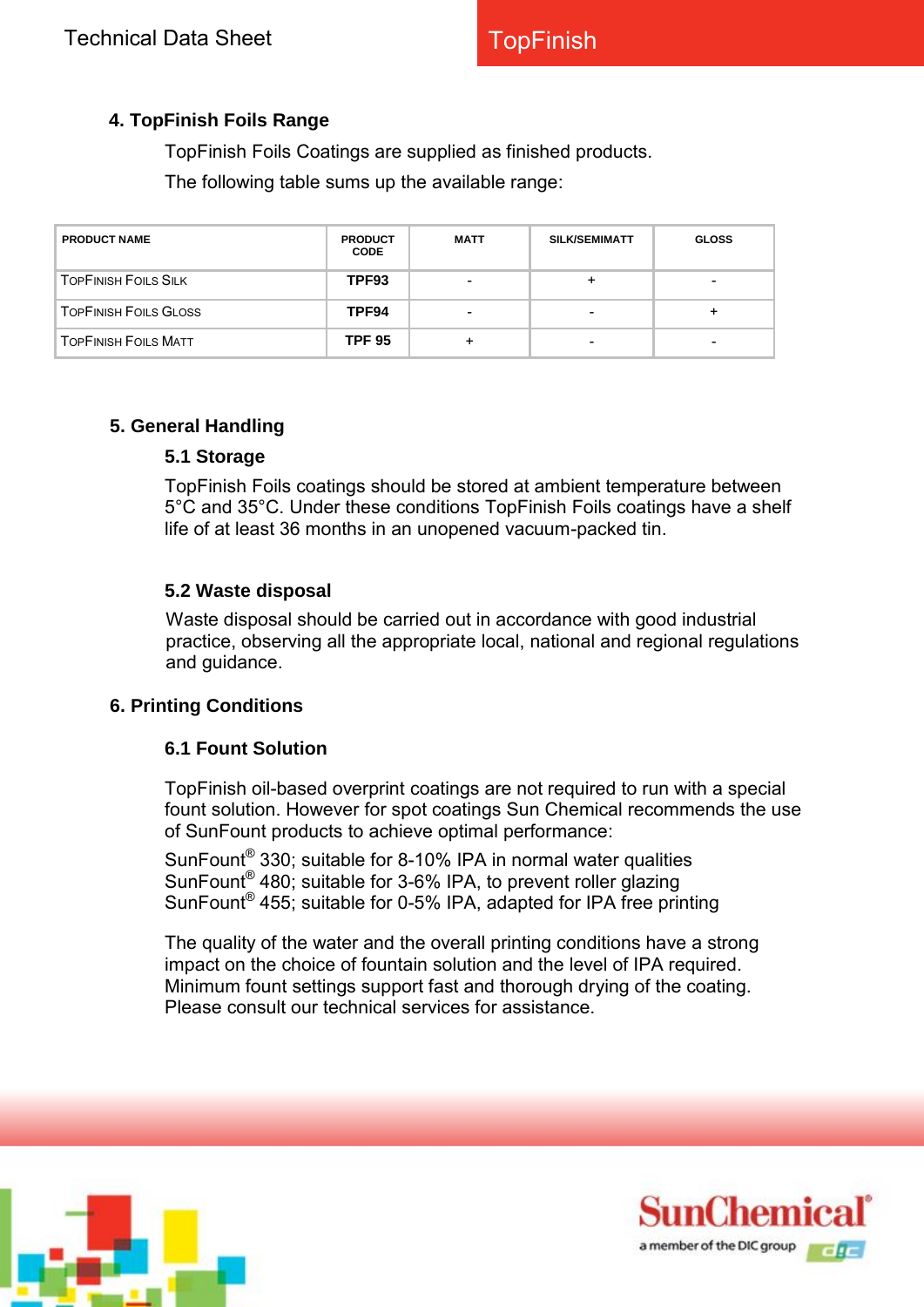# **6.2 Printing Plates**

TopFinish Foils coatings can be run with any type of aluminium based printing plates (CtP plates, conventional positive or negative plates).

#### **6.3 Influence of IR drier**

The use of IR drier is not recommended as it will lead to increased set off in the delivery pile.

### **6.4 Press cleaning**

After having printed with TopFinish Foils coatings the press can be easily cleaned using standard press washes. Because of the high drying potential, TopFinish left-overs should be removed from the press as soon as printing is completed.

### **6.5 Coating film thickness**

In order to avoid soiling of the TopFinish Foils coatings it is recommended to apply a sufficient amount.

#### **7. End-use safety**

TopFinish coatings are intended for sheetfed offset printing.

All Sun Chemical Europe printing inks and related materials are formulated in accordance with the CEPE/EuPIA Exclusion Policy. This excludes from use all materials classified according to the CLP Regulation (EC) No 1272/2008 on classification, labelling and packaging of substances and mixtures as carcinogenic, mutagenic or toxic for reproduction in categories 1A or 1B with hazard statements H340, H350 or H360, in addition to toxic or highly toxic materials with hazard statements H300, H301, H310, H311, H330, H331, H370 or H372. A copy of the document is available on the EuPIA website: [http://www.eupia.org](http://www.eupia.org/)

TopFinish oil-based overprint coatings also comply with EN71/3 (suitability for toy packaging).